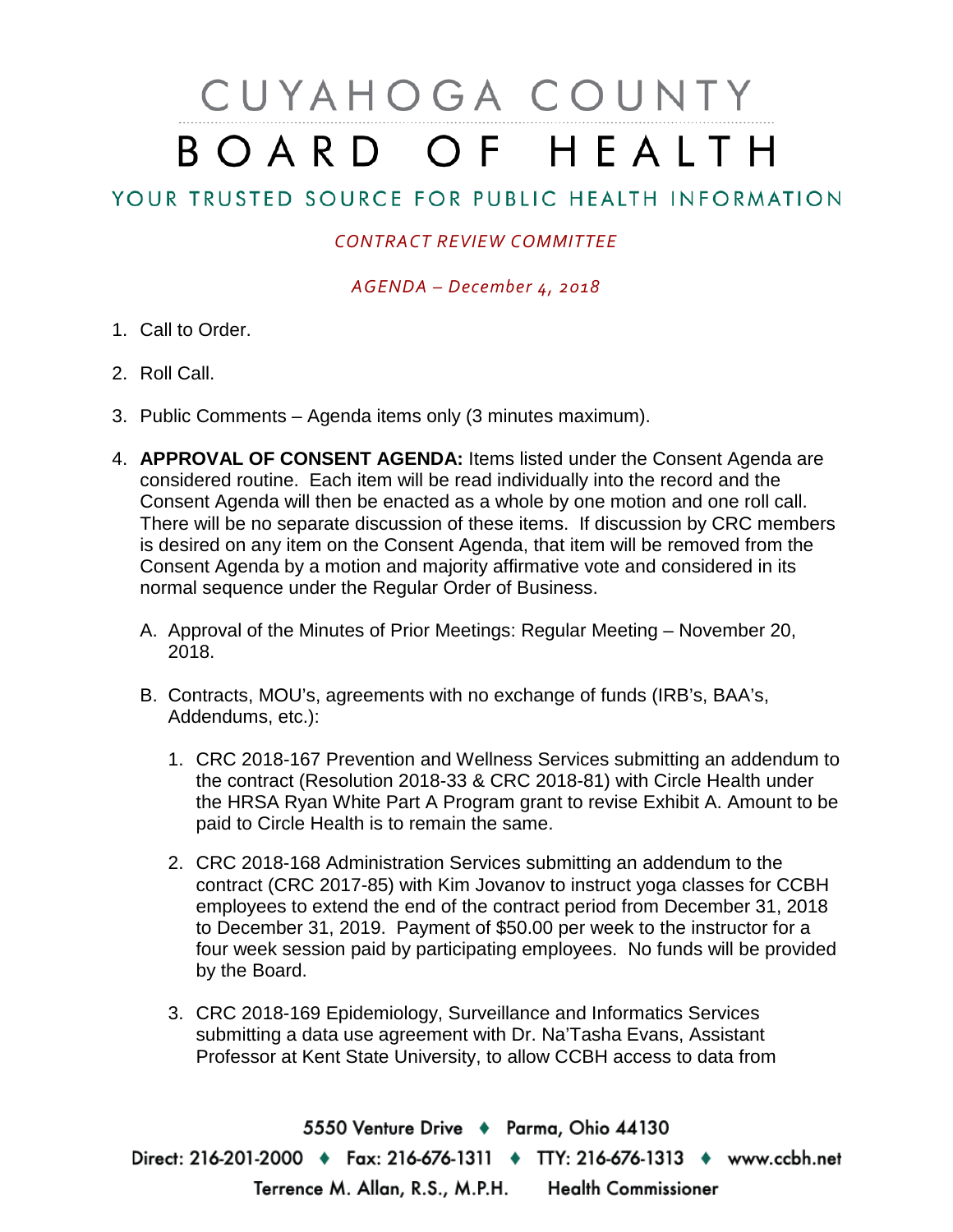November 28, 2018 until all data provided is destroyed or returned. No exchange of funds.

## 5. **CONTRACTS AND AWARDS:**

- A. Tabled Items
	- 1. CRC 2018-100 7208 Broadview Rd. Parma, Ohio 44134
	- 2. CRC 2018-123 7454 Bronson Rd. Olmsted Township, Ohio 44138
	- 3. CRC 2018-142 Epidemiology, Surveillance and Informatics Services submitting an agreement with the Association of Ohio Health Commissioners (AOHC) to secure an emergency preparedness consultant from July 1, 2018 to June 30, 2019. Amount to be paid to AOHC is not to exceed \$5,500.00.

Purpose: To allow AOHC to secure an emergency preparedness consultant on behalf of CCBH to serve as a liaison for emergency preparedness planning functions as outlined by the BTeam.

Funding Source: 100% reimbursable through the FY2019 PHEP grant

- 4. CRC 2018-159 Housekeeping & Facility Maintenance Services RFP# 2018-01
- 5. CRC 2018-160 27912 Pergl Rd. Solon, Ohio 44139
- 6. CRC 2018-161 27605 Pergl Rd. Glenwillow, Ohio 44139
- 7. CRC 2018-162 6845 Richmond Rd. Glenwillow, Ohio 44139
- B. New Items For Review
	- 1. Bid/Quote Openings ≥ \$25,000.00

5550 Venture Drive → Parma, Ohio 44130

Direct: 216-201-2000 ♦ Fax: 216-676-1311 ♦ TTY: 216-676-1313 ♦ www.ccbh.net

Terrence M. Allan, R.S., M.P.H.

**Health Commissioner**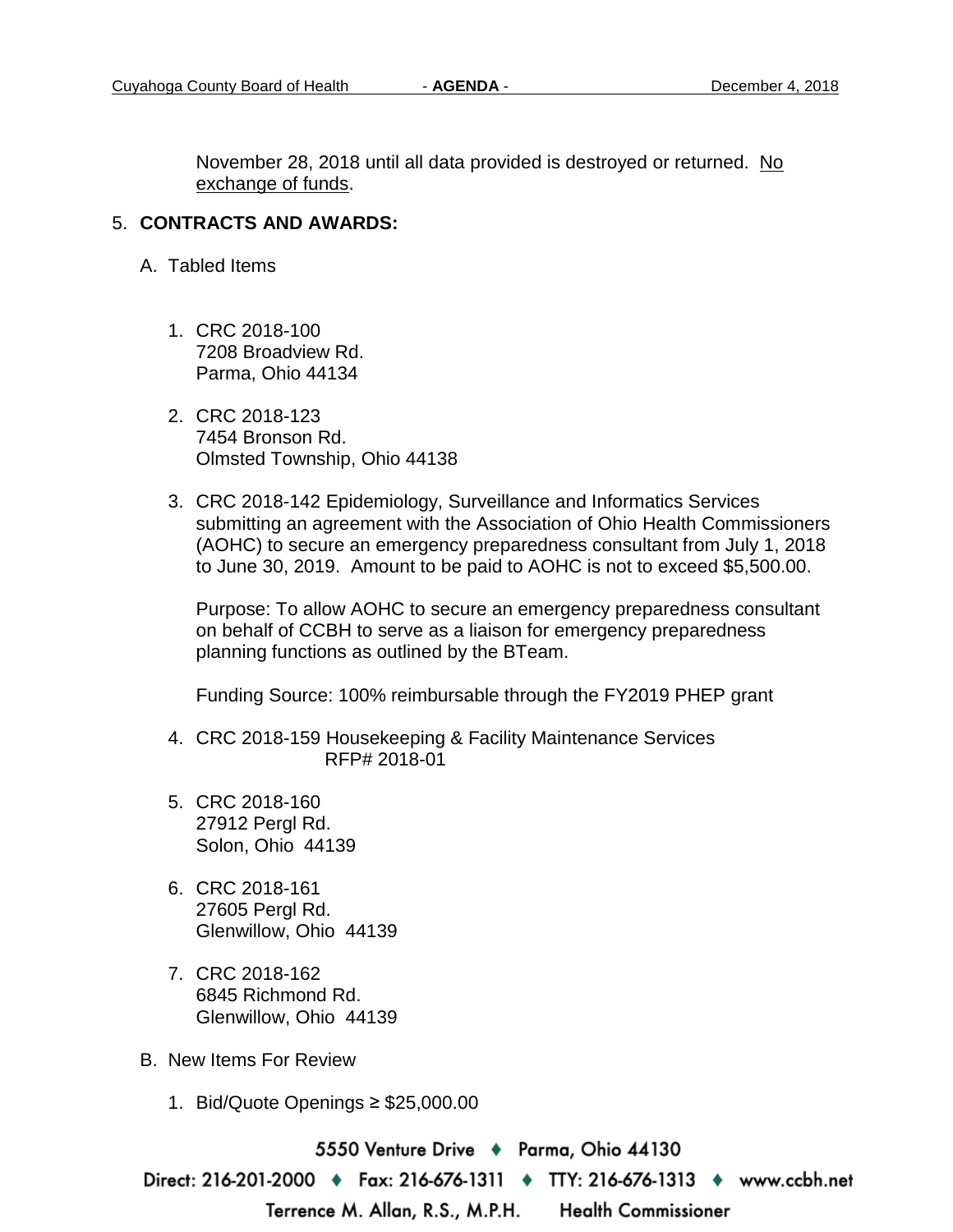None

2. Bid/Quote Openings < \$25,000.00

Household Sewage Program

- a. CRC 2018-170 27389 Cook Rd Olmsted Township, Ohio 44138
- b. CRC 2018-171 27397 Bagley Rd. Olmsted Township, Ohio 44138
- c. CRC 2018-172 8542 Riverview Rd, Brecksville, Ohio 44141
- d. CRC 2018-173 24421 Barrett Rd. Olmsted Township, Ohio 44138
- 3. Expenditures: Contracts < \$25,000.00
	- a. CRC 2018-174 Prevention and Wellness Services submitting addendums to the following contracts (Resolutions 2018-50 & 2018-68 & 2018-79 & 2018-107 & 2018-126 & 2018-141) under the HRSA Ryan White Part A Program grant:

|                                                  | Amount to be paid |             |
|--------------------------------------------------|-------------------|-------------|
|                                                  | not to exceed:    |             |
|                                                  | From              | l o         |
| Department of Senior and Adult Services          | \$31,352.00       | \$51,352.00 |
| <b>Family Planning Services of Lorain County</b> | \$15,375.00       | \$16,887.00 |
| <b>Tech Logix Systems</b>                        | \$50,000.00       | \$57,000.00 |

Purpose: To provide services to low-income, uninsured and underinsured HIV positive persons.

Funding Source: 100% reimbursable through the FY2019 HRSA Ryan White grant.

b. CRC 2018-175 Prevention and Wellness Services submitting an addendum to the contract with Alyssa Wagner-Sherer (CRC 2018-155)

5550 Venture Drive → Parma, Ohio 44130

Direct: 216-201-2000 ♦ Fax: 216-676-1311 ♦ TTY: 216-676-1313 ♦ www.ccbh.net

Terrence M. Allan, R.S., M.P.H. **Health Commissioner**